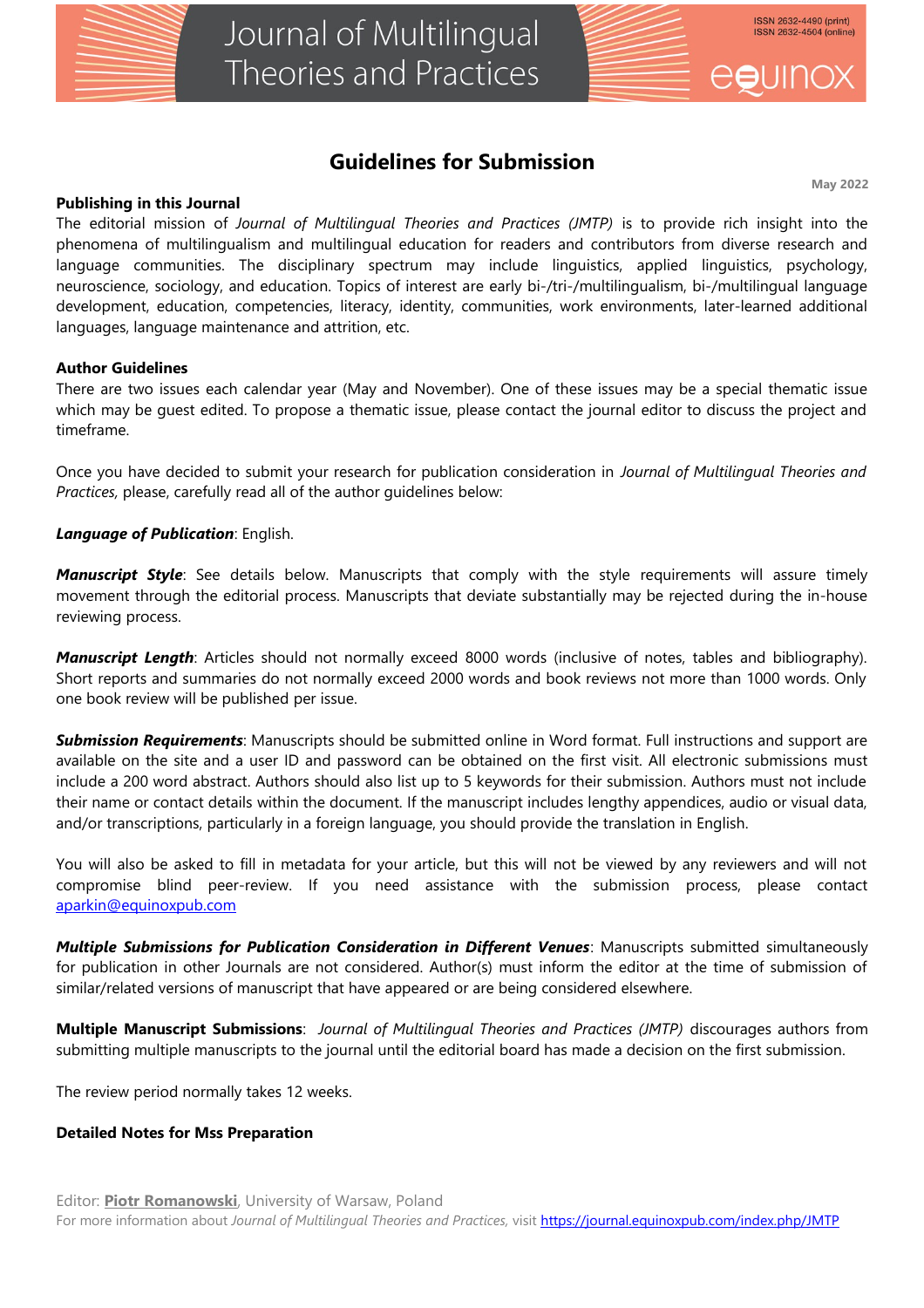The language of publication is English. Authors whose native language is not English are asked to have their manuscript checked by a native speaker before submission.

PDFs are not acceptable for submission of articles; however, you can upload a PDF as a Supplementary file.

# Audio/video material

If there is material here that would only be appropriate for online publication, please indicate so in a note to the Editor (at Stage 1 of the submission process).

# Ensuring a Blind Peer Review

All articles are reviewed preserving the anonymity of authors and reviewers. To assist in this, please take the following steps:

- 1. Remove your name entirely from the text. When citing your own publications, substitute the word 'author' for your own personal details and for the actual title of your work cited.
- 2. With Microsoft Office documents, author identification should also be removed from the properties for the file (see under File in Word), by clicking on the following, beginning with File on the main menu of the Microsoft application: File>Save As>Tools (or Options with a Mac)>Security>Remove personal information from the file properties on save>Save.
- 3. On any PDF uploaded, remove author names from Document Properties found under File on Adobe.

## Manuscript Style Guide/Spelling & punctuation

Our default house style uses British spellings and punctuation conventions. Our house style avoids hyphens, e.g. in 'sociolinguistics', 'multicultural', 'overrepresentation', etc. Please use double hyphens to indicate page ranges, e.g. 12-- 47. All such double hyphens will be replaced with en dashes in production (e.g. 127–47). In the default British style, unspaced em dashes are avoided and replaced with spaced en dashes. Use single quotation marks, except where material is quoted within quotes where double quotation marks should be used. Abbreviations (e.g. 'ed.', 'Prof.') normally end with a full stop, but shortened forms (e.g. 'Mr', 'Dr') do not.

#### List styles

Linguistics articles often contain lists of various kinds, and sometimes, lists within lists. Please use the following guidance when numbering such lists.

- 1) use arabic numbering for lists, roman numbers for lists within lists, and lower case letters (where necessary) for lists within lists within lists.
- 2) using brackets:
	- i) You may use a closing bracket, if you wish, after the initial number.
	- ii) Never use a full stop after the number.
	- iii) Do not enclose numbers in both opening and closing brackets reserve such bracketed numbers for numbered linguistic examples.
- 3) If you are using numbered headings do not use arabic numbers for lists. Use roman numbers, and then lower case letters.

Whatever scheme you use for number hierarchies, apply this systematically throughout the article.

#### References

The references list should contain all works cited in the text and only those. List them in alphabetical order by author/editor name. Do not use a long dash to indicate the same authorship as a previous entry. Repeat the author and date for each entry.

#### *Journal article*

Author, A. and Author, B. C. (YEAR). Title of article with initial capital and capitals for Proper Nouns only. *Journal Title in Italics with Main Words Taking Initial Caps, vol.*(issue), page range.<https://doi.org/10.3389/xxxxxxxxxxxxxx> Ostermann, A. C., Dowdy, J. D., Lindemann, S., Turp, J. C. and Swales, J. M. (1999). Patterns in self-reported illness experiences: letters to a TMJ support group. *Language and Communication, 19*(2), 127--147. [https://doi.org/10.1016/S0271-5309\(98\)00011-1](https://doi.org/10.1016/S0271-5309(98)00011-1)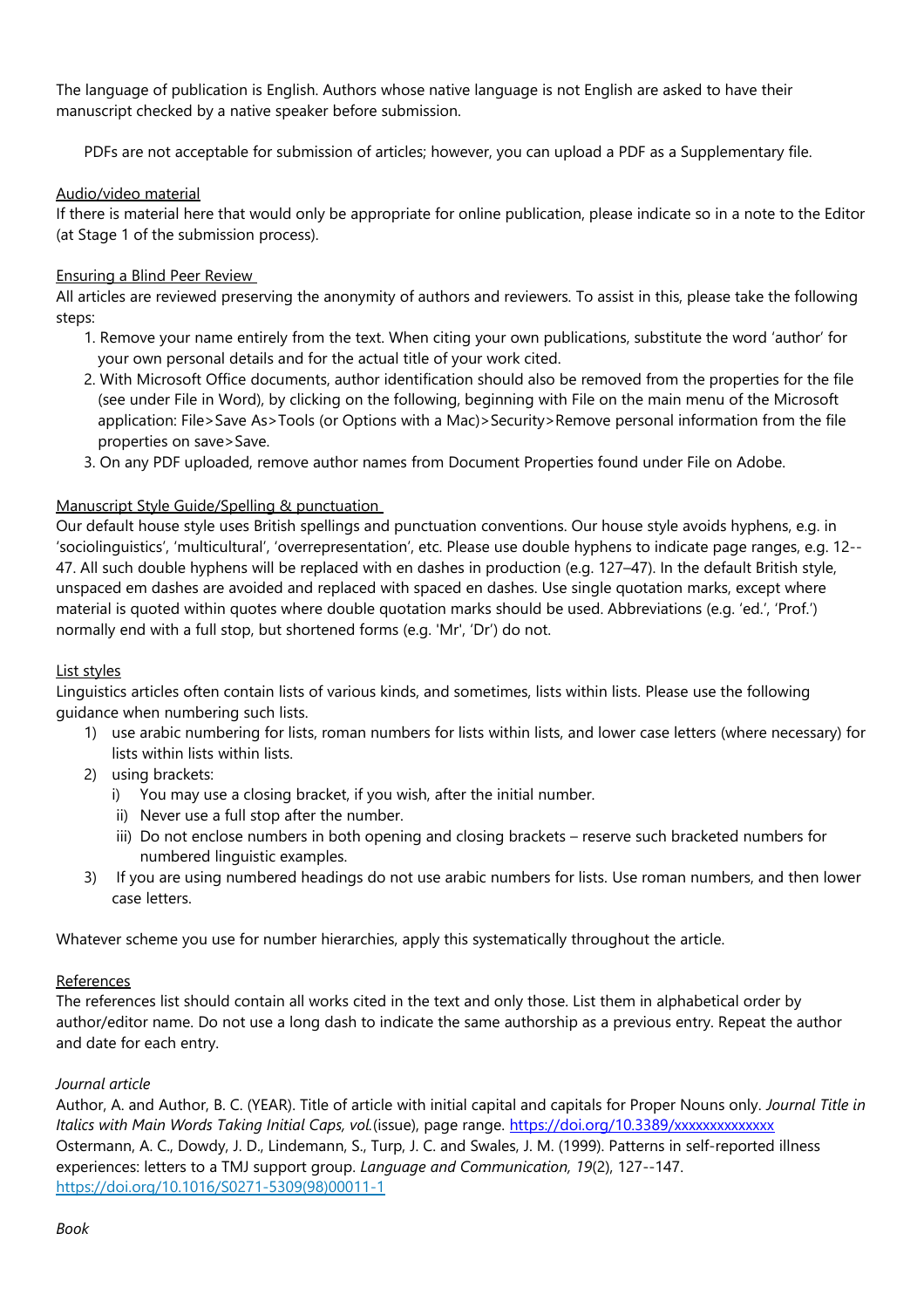Author, A. and Author, B. C. (date). *Title of book in italics with capitals for proper names only*. Publisher. Shuy, R. W. (1998). *Bureaucratic language in government and business*. Georgetown University Press.

## *Article in edited collection*

Srivastava, A. K. and Gupta, R. S. (1990). Literacy in a multilingual context. In D. P. Pattanayak (ed.), *Multilingualism in India.* (pp. 67--78). Multilingual Matters.

## *Electronic references*

Add availability information to the reference, e.g: Durbridge, N. H. and Stratfold, M. (1997). Varying the texture: A study of art and learning. *Journal of Interactive Media in Education, 1,*13--16. Retrieved on 10 October 1997 from [http://www](http://www-jime.open.ac.uk/jime/current.html)[jime.open.ac.uk/jime/current.html](http://www-jime.open.ac.uk/jime/current.html)

## *Citations in your text*

Use the following format for citations: Shuy (1998:57) claimed … First citation of article with up to four authors: Ostermann, Dowdy, Lindemann and Swales (1999:231) suggest … Subsequent citations: Ostermann et al. (1999). Citations with five or more authors: use et al. throughout. Citations in parentheses within text: (Swales 1999:231).

Never use 'ibid' or 'op. cit.' forms of reference. Every reference and citation should be freestanding.

## *Quotations*

Quotations over 40 words in length should be given a new paragraph, using a named paragraph style. The citation (or just the page number[s], if the author and date are used to introduce the quote) should follow the final punctuation mark of the indented quotation, with no full stop after the closing parenthesis. (Shuy, 1998: 73--74)

## Additional information for the Preparation of manuscripts

The following points are essential if your submission is accepted and you are preparing the manuscript for confirmed publication. However, we recommend that you follow these guidelines throughout the submission process as they are good practice.

# *Fonts and font styles*

Use Times (or Times New Roman) 12 pt as the font for the main text. Use the following fonts, where required, for special purposes:

- concordances and transcripts should be set in courier;
- phonetics characters should be set in an IPA font (use SIL Doulos IPA93 or Charis SIL); embed the font you use in the document;
- special symbols should be set in a symbol font (as far as possible, use only one such font throughout the manuscript);
- text in a language which uses a non-roman writing system (e.g. Mandarin, Arabic) may need a special language font; -use italics to show which words need to be set in italics, NOT underlining. (This is so underlining can be used as a separate style in linguistic examples and transcripts, where needed).

# *Using paragraph styles*

If your text requires special formatting (i.e. your article contains more than straightforward text paragraphs and headings), make sure that you use paragraph styles systematically. The general rule is that each distinctive kind of paragraph, e.g. headings, quotations, numbered examples, should be allocated its own, named, paragraph style. Apply that style systematically to every instance of that kind of paragraph and do not use it anywhere else. It does not matter much how each style looks on the page – when the article is typeset it will look different. What is important is that different kinds of paragraph are distinctively 'tagged' by means of their paragraph style. The following material should be clearly identified by using distinct paragraph styles:

- Headings. Use no more than three levels of heading below the article title or chapter heading and use a different named style for each level of heading. Headings can be numbered if required. If numbering is used, do not put a full stop at the end of the number and use a TAB to separate the number from the rest of the line.
- Quotations which are sufficiently long to require setting out as a blocked paragraph. Do not enclose such quotations in quotation marks.
- **•** Bulleted or numbered lists. Use a different named style for each level of indentation.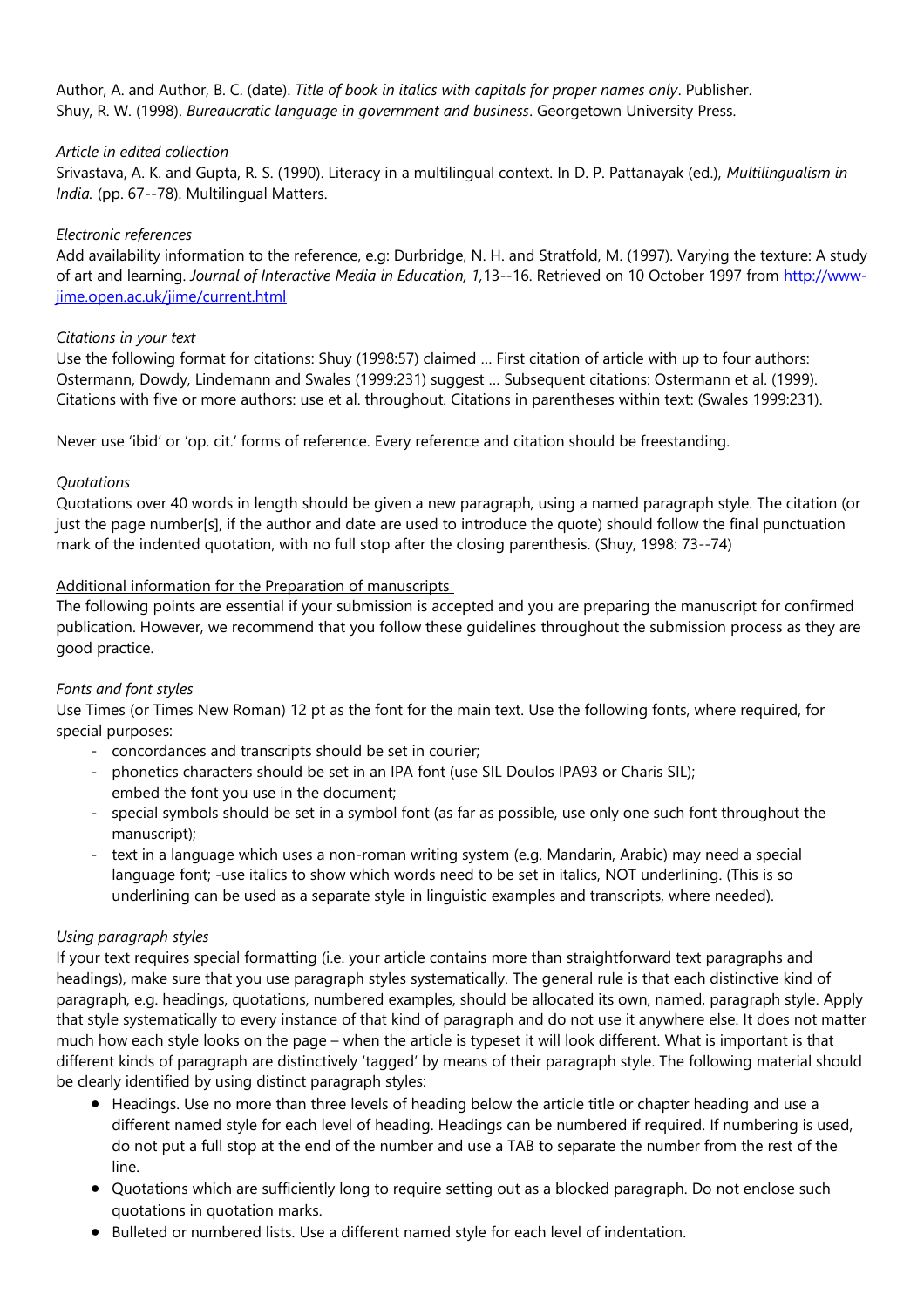- Transcript or similar paragraphs which need distinctive treatment.
- Displayed and numbered examples (use a different paragraph style for each distinctive type of line, as described below).

# *Displayed examples*

Displayed language examples should be numbered as follows:

(1) Frank liked Joan.

(2) Joan always liked Frank.

(3) Joan never liked Frank.

Where elements need to be precisely aligned on different lines, use one of the following techniques:

- set all lines in Courier and use spaces to achieve the desired alignment.
- use the table function in MSWord and align cells as needed.
- use a paragraph style in which a TAB is set every 3mm in the line, and use TABs to align material on each line.

Where displayed examples form a major feature of your article, make sure that each line requiring a distinctive typographic treatment has its own named paragraph style. For instance, you might call the style used for the first line of a numbered example, 'Example 5 1'; the style for a line beneath which needs to be set in smaller point size (e.g. a gloss), could be called Example 2; and a third line which gives a translation, Example 3.

## *Tree diagrams*

Any tree diagrams should be treated as displayed examples and numbered in the same sequence. They should be prepared as finished artwork, ready for reproduction. Do not use any specialised software for creating trees which requires the use of special software or fonts in the publisher's production department.

## *Transcript data*

Transcript data should be set in a Courier typeface. Wherever possible, transcript data should be numbered by turns rather than lines so that linebreaks can be reformatted during pagination. Where linebreaks need to be maintained, or lines need to be numbered individually, the length of each line, including line number and any speaker names, should not exceed 65 characters. Where elements need to be aligned with others on lines above or below use multiple spaces to produce alignment (transcript data MUST be set in Courier for this to work). Ensure that you have punctuated any transcripts in a consistent way. Transcript data will not be subject to copyediting and will be reproduced exactly as submitted insofar as the need for consistent page layout allows.

# *Preparing tables*

Tables should be included in the manuscript at the point at which they are needed. A caption should be placed before each table. Do not use background tints in cells. Ensure that a table will fit into the final text width (around 114mm) without the font size falling below 9pt. Avoid vertical rules in tables. Minimal horizontal rules will be applied during production to bring tables into house style.

# *Figures and artwork*

Figures should never be supplied as, or embedded in, MS Word files. All figures must be supplied separately in digital form, a single figure per file. The name of the file should reflect the figure number (e.g. Figure 3.1 should be found in a file called something like 3.1.pdf). Artwork files should contain no captions or material other than the figure itself. 6 At the point where a figure should appear in the text, on a separate line write [FIGURE 3.1 NEAR HERE]. On the line after this, include the caption. Ensure that the caption is placed in the manuscript and NOT in the artwork file. Figure numbers should include the chapter number e.g. Figure 1.4, Figure 8.2. See the fuller, detailed guidance on preparing artwork (below) if figures are a prominent feature of the article.

# *Tables containing artwork*

If your article contains tables which contain artwork within cells, please include such tables in place in the ms (like any other table) but also supply a PDF as a separate file (i.e. treat also as artwork).

#### *Endnotes*

Number your notes consecutively, starting with 1, and place note references outside punctuation. There are **no footnotes** in Equinox linguistics journals.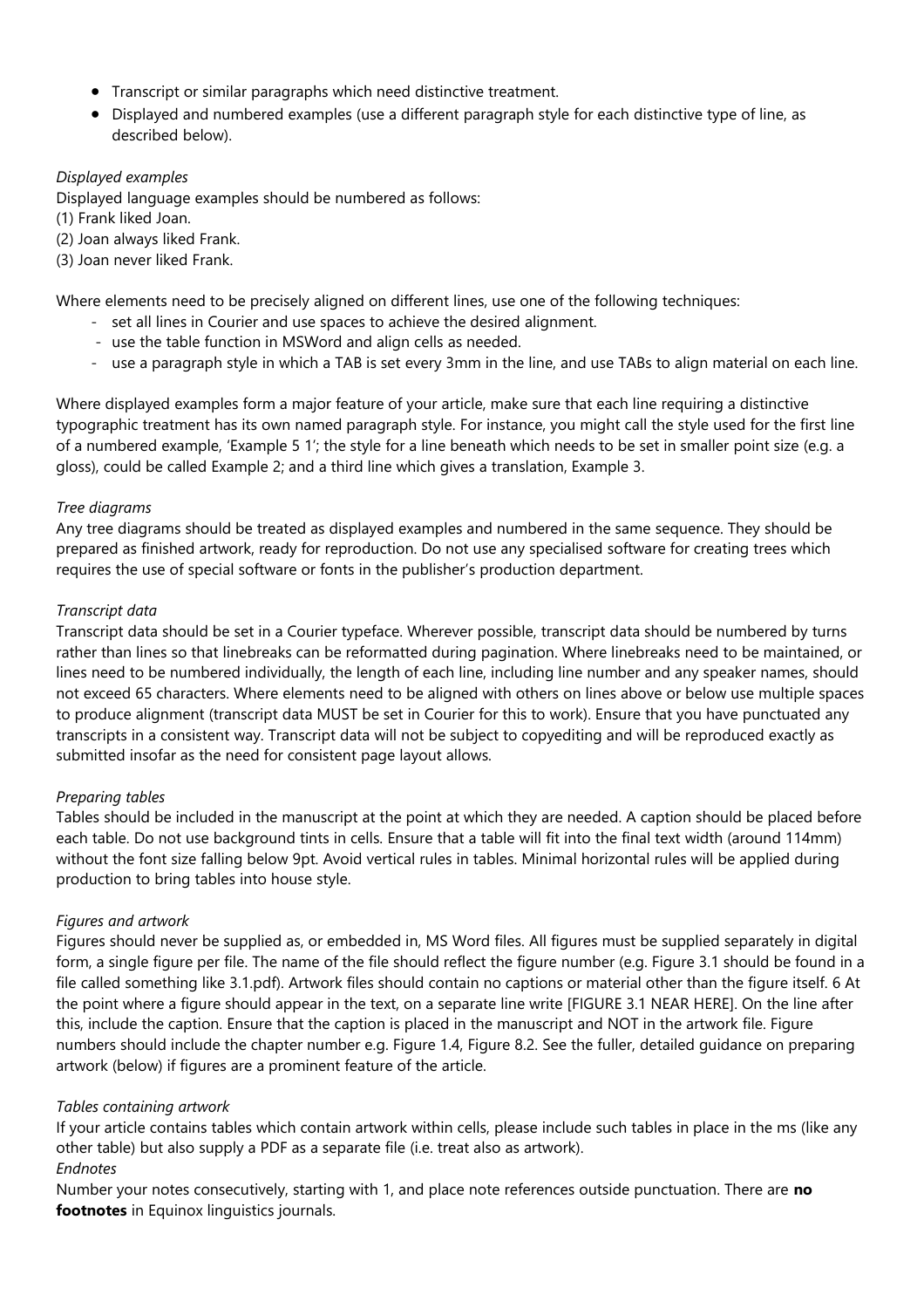## *Permissions and copyright*

It is your responsibility as author to ensure that you have obtained permission to reproduce any part of another work. If your article contains extracts from other works, especially figures, tables, poetry etc., please contact the authors and publishers BEFORE submitting the final version to seek permission to use their work. If *primary research data* is to be included, research participants should have signed a consent form.

## **Guidelines for the Preparation of Artwork**

All authors are expected to supply 'camera-ready' art work with their manuscripts. These notes explain what that means in practice, and gives guidance as to how to prepare the most common kinds of artwork needed in linguistics publications. Supplying the right kind of artwork is critical to the timely production of a book or issue of a journal.

Where problems arise in production it can hold up the production of a title substantially – sometimes by many months – as the manuscript may need to be put to one side whilst problems are resolved, and another title fills its 'production slot'. Preparing the right kind of artwork is also often critical to the financial viability of a book or journal. It is very costly in studio time to draw up, or repair, even simple linguistic diagrams and since few graphic artists are linguistics specialists, there are often time-consuming and expensive corrections to be made.

Please be aware that when you submit the final draft of your manuscript to the Publisher you are confirming that the artwork (photographs, line drawings, tables and data examples) are ready for publication. Although you will be given an opportunity to check proofs of your work, this is intended only to ensure that nothing untoward has occurred in the production process. For the majority of artwork, no changes will be possible at proof stage.

All figures must be supplied separately from the manuscript, in an appropriate digital format. Each figure will be reproduced exactly as you have created it. We will scale down the artwork, if necessary, to fit the page dimensions. Artwork which is wider than the width of the text column in the printed page will in most cases be scaled to 114mm. This will reduce the size of any text in the artwork and you should take this into account when creating it.

There are two main kinds of digital artwork used in publications: vector and bitmap. This section provides advice as to when each format is most appropriate and guidance as to what to do and what to avoid when preparing your artwork.

Artwork usually appears in colour in the online version and b/w in the print version and you must make sure that any tints used (e.g. in graphs or bar charts) are sufficiently distinct. Do not use tints below 20% or above 80% and ensure that any tints used differ by at least 20%.

Do not embed any artwork in the Word files containing the manuscript or supply artwork in Word format. Any such artwork will be lost in the conversion process.

Each figure must be supplied as a separate file in PDF, ai (Illustrator), eps (Encapsulated Postscript), Tiff, or Jpeg format. Jpeg should be used only for photographs and should be compressed with a 'High Quality' setting.

Each artwork file should be named according to its figure number. Where a piece of unnumbered artwork is needed, name the file using roman numerals (e.g. Figure v) and use this number when showing where the figure is to appear in the manuscript (see below). All photographs should be supplied at a resolution which will allow reproduction at 300 dpi at the final size.

Do not use 'screen grabs' to create artwork except for illustrations of what a screen looks like (e.g. in research on the use of computers in classrooms). The resolution of a screen shot is typically 72 dpi and is too low for normal reproduction in print.

Where possible avoid bitmap format for figures containing text or lines. Where such a figure must be submitted in bitmap format (e.g. because it has been scanned from another work), it should be supplied at at least 600 dpi in TIFF format. Never use jpeg format for figures containing lines and/or text. 8 Never use drop shadow effects on artwork. Ensure the background to the artwork is white or transparent. Do not enclose the artwork in a frame or tinted box. Make sure any lines are at least 0.5 pt in width.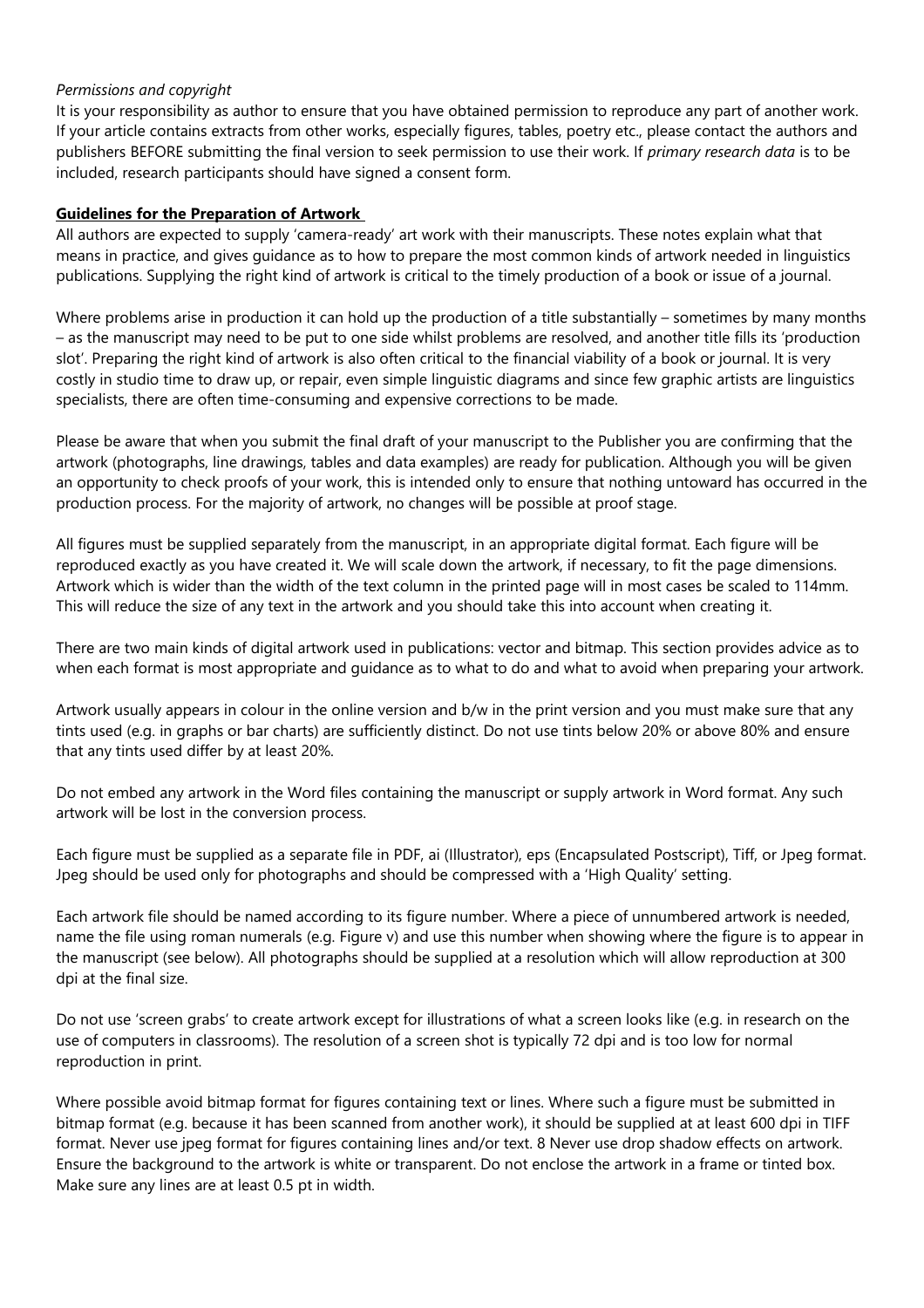The same rules apply to fonts in artwork as those relating to the manuscript. Where possible use only standard fonts (e.g. Times, Arial, Helvetica, or Courier). Use specialist fonts (e.g. Chinese, IPA) only where absolutely necessary. Where you supply files in PDF format, make sure that all fonts are embedded.

#### *How to show placement of artwork in the manuscript*

Show where a figure should appear in the main text by inserting a line as below:

#### [FIGURE 1 NEAR HERE]

Use square brackets as shown. If there is a caption, this should NOT be included in the artwork file but MUST be included in the main text file immediately under the line showing the insertion point. If the artwork is an unnumbered figure use a temporary roman number (e.g. Figure v) and do not include a caption. Make sure that, whatever you call it, the name of the file containing the artwork is the same as what you put in the square brackets.

## *Using vector drawing software to create artwork*

Any artwork which involves lines and text should be created using a 'vector' drawing package. There are many such packages which can create artwork suitable for publication ranging from the free (Open Office Draw) to expensive industry standards (Corel Draw, Macromedia Freehand, Adobe Illustrator). If you have an option to set the 'colour mode' of the figure, select 'Greyscale' (if available) or 'CMYK', if not. If you choose CMYK, make sure that you use no colours other than black or shades of grey. When you save or export your file, use one of the following formats (in order of preference) PDF, ai (Illustrator), eps.

## *Using Microsoft Word/Powerpoint to create artwork*

Many authors use the drawing facilities in Microsoft Word or Powerpoint to create artwork. This is probably the single greatest cause of headaches in production since it is very difficult to extract artwork embedded in Word files and convert it successfully into a form which can be used in book and journal printing.

#### Here are some of the problems:

*Microsoft Office* creates artwork in RGB colour – suitable for displaying on a screen. When this is converted to greyscale in production, it may not look the same as the author intended. Key contrasts (eg in the colour of lines on graphs) may be lost.

*Microsoft Word* documents look different on different computers. Fonts are mysteriously substituted; line lengths and breaks – even page breaks – change as text reflows on a different machine; the boundaries of areas using hatches or tints in artwork ('clipping masks') may be lost.

Nevertheless, it is often possible to create usable artwork using 9 drawing tools in Microsoft Word or Powerpoint provided that you convert the artwork file to PDF on the same machine as you created the drawing, ensuring that all fonts are embedded in the PDF. Make sure that you use no colour – only use black and tints of grey. The PDF file you send us will still be in RGB, but we may be able to convert it successfully.

*If you are using Word or Powerpoint* to create artwork be very careful to follow the guidance about colour, tints, fonts etc given earlier. Do not include any text which does not form an integral part of the figure (e.g. a caption or running head) in the artwork file.

#### *Using 'Systemic Coder' to create network diagrams*

Some linguists publishing with Equinox use Systemic Coder – software designed to analyse texts within the Systemic Functional Grammar framework – to generate system network diagrams. Systemic Coder can create vector artwork suitable for publication, but you may have to export to .pdx format and use a third-party program called Mayura Draw to convert this to PDF. You may also be able to create usable files by 'Save PS' option within Systemic Coder. (Please send us a sample file before submission of your manuscript if you wish to try this). Never attempt to capture the screen representation of a system network as a bitmap – the resolution of the image will be too low for printing.

#### *Using Praat to create spectrograms etc*

When preparing figures created in Praat, make sure you use the 'save' function which saves the figure as a vector eps file. Do NOT use a screen shot or screen grab which will create a large file unsuitable for reproduction.